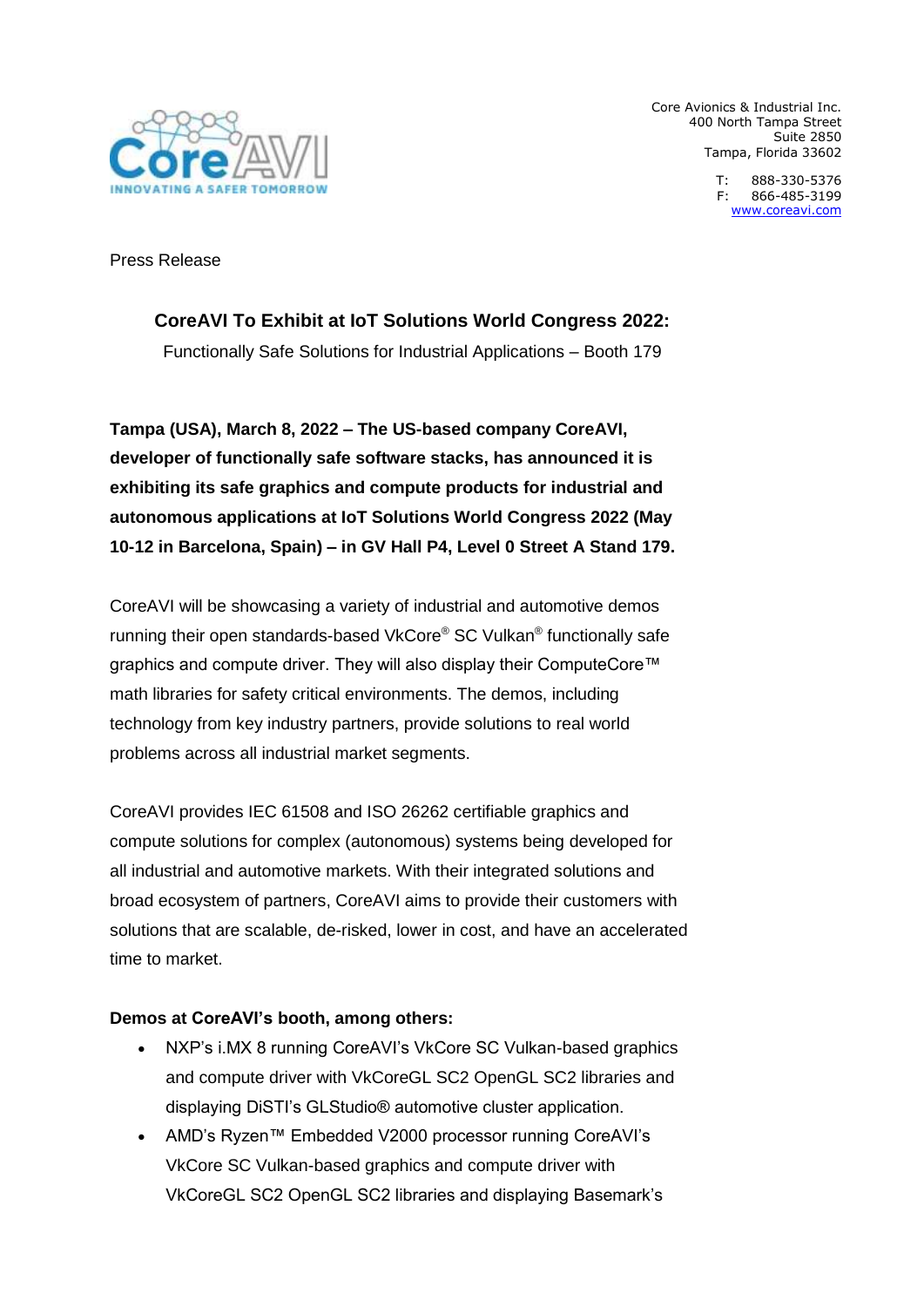Automotive Test Suites (BATS) application.

 AMD's Ryzen™ Embedded V2000 processor running CoreAVI's ComputeCore™ library, using the compute capabilities of the device to run advance artificial intelligence algorithms like Support Vector Machines (SVM), while also using the graphics capabilities of the device to visualize the results using the Vulkan API.

"CoreAVI is looking forward to exhibiting at IoTSWC for the first time," said Neil Stroud, Vice President, Marketing and Business Development at CoreAVI. "This show is a key event for us in the European market and we look forward to presenting the latest in functionally safe solutions in the form of several demos which will showcase the expertise of our solutions and our close collaboration with our partners."

**Picture (Source: Shutterstock 1190801794 /** Scharfsinn, purchased with enhanced license):



#### # # #

#### **About CoreAVI** [\(www.coreavi.com\)](http://www.coreavi.com/):

CoreAVI is the global leader in architecting and delivering safety critical graphics and compute software drivers and libraries, embedded 'system on chip' and discrete graphics processor components, and certifiable platform hardware IP. CoreAVI's comprehensive software suite enables development and deployment of complete safety critical solutions for automotive, industrial and aerospace applications requiring certification to the highest integrity levels coupled with full lifecycle support. CoreAVI's solutions support both graphics and compute applications including safe autonomy, machine vision and AI in the automotive, unmanned vehicle and industrial IoT markets, as well as commercial and military avionics systems.